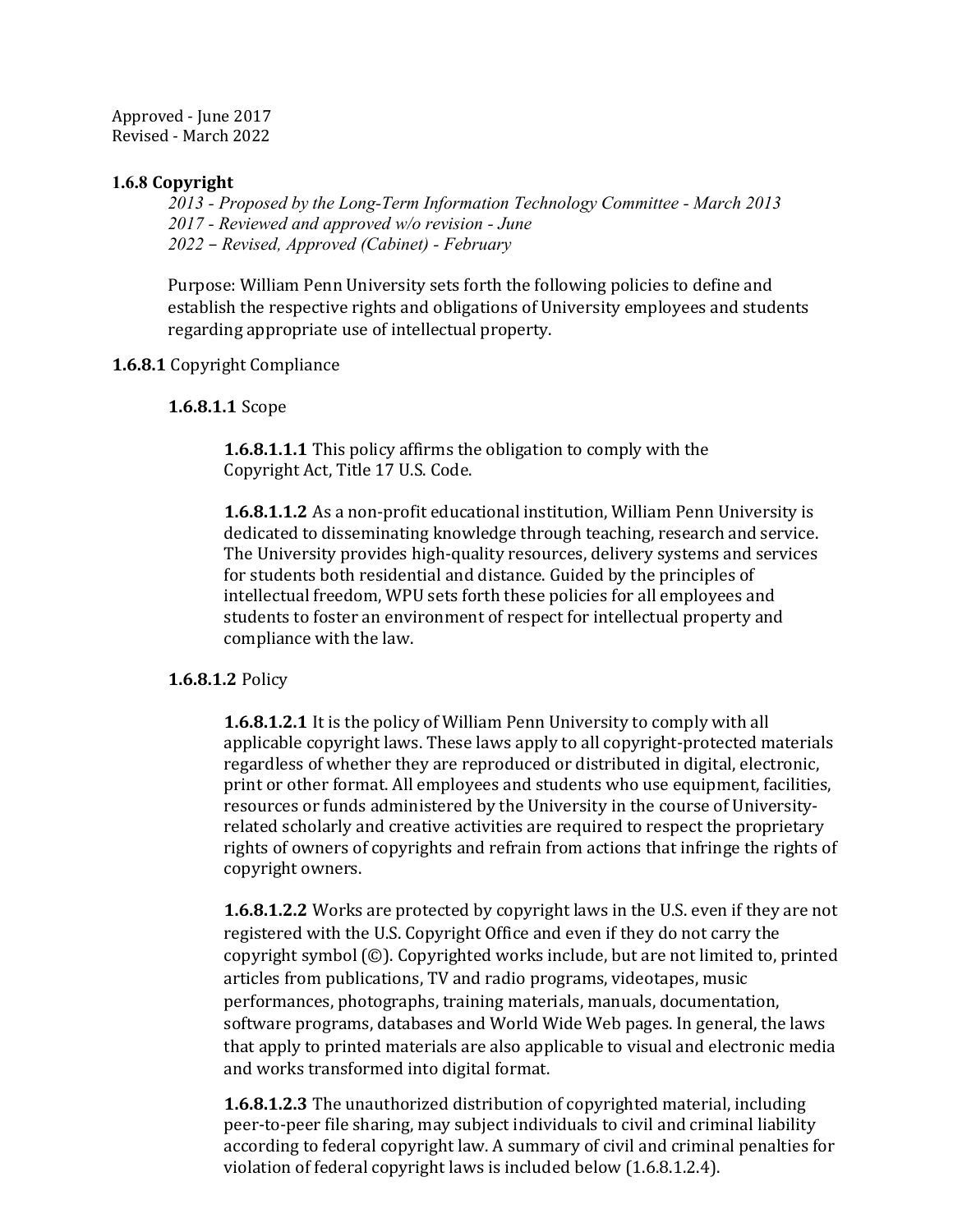**1.6.8.1.2.4** Summary of Civil and Criminal Penalties for Violation ofFederal Copyright Laws

Copyright infringement is the act of exercising, without permission or legal authority, one or more of the exclusive rights granted to the copyright owner under the Copyright Act, 17 U.S.C § 106 (2006). These rights include the right to reproduce or distribute a copyrighted work. In the file-sharing context, downloading or uploading substantial parts of a copyrighted work without authority constitutes an infringement.

Penalties for copyright infringement include civil and criminal penalties. In general, anyone found liable for civil copyright infringement may be ordered to pay either actual damages or statutory damages affixed at not less than \$750 and not more than \$30,000 per work infringed. 17 U.S.C.  $\S$ § 504 (a) and (c)(1) (2006). For "willful" infringement, a court may award up to \$150,000 per work infringed. Id. at §504(c)(2). A court can, in its discretion, also assess costs and attorneys' fees. Id at §505. Willful copyright infringement can also result in criminal penalties, including imprisonment of up to five years and fines of up to \$250,000 per offense. Id. at §506, 18 U.S.C. 2319 (2006).

Violators of this or related policies may be subject to University action, including but not limited to 1) revocation of access to University resources and network, and 2) formal review by supervisor or appropriate committee.

**1.6.8.2** "Fair Use" Policy

#### **1.6.8.2.1** Scope

**1.6.8.2.1.1** This policy affirms provisions regarding the use of copyrighted materials in the classroom, based on the "fair use" section of teUnited States Copyright Act of 1976. The policy:

Addresses why the issue of "fair use" is of importance to the WPU academic community;

Outlines for the WPU academic community the set of "fair use" factors, based on the "fair use" section of the U.S. Copyright Act of 1976. See 17 U.S.C. § 107 (2006).

### **1.6.8.2.2** Policy

**1.6.8.2.2.1** Section 107 of the copyright law (17 U.S.C. § 107 (2006)) commonly known as the doctrine of "fair use" provides the opportunity to make use of copyrighted materials without authorization from the copyright holder. This includes such use as news reporting, comment, criticism, teaching, research, and other scholarship. Employees and students are prohibited from copying materials not specifically allowed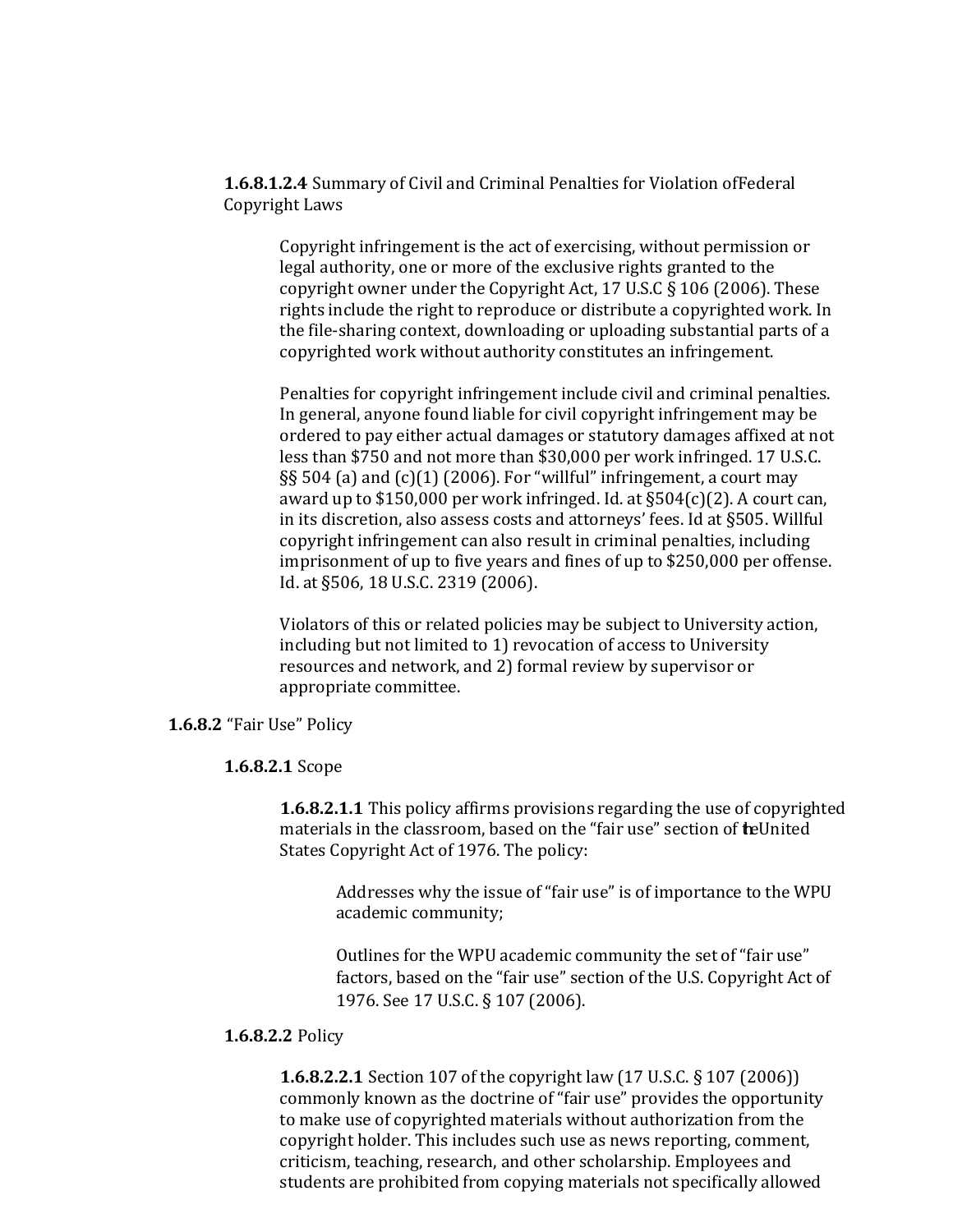by copyright law, by "fair use" guidelines, by licenses or contractual agreements, or by express permission from the copyright holder(s).

**1.6.8.2.2.2** The "fair use" provision of the copyright law is an important exemption to the exclusive rights of copyright owners. Because there is no blanket exemption in copyright law for educational or scholarly use of copyrighted works, each use must meet the "fair use" test. (See, 17 U.S.C. § 107 (1)-(4) (2006).) The University encourages members of the WPU academic community to exercise "fair use" rights appropriately in their teaching, research, and service activities.

**1.6.8.2.2.3** 17 U.S.C. § 107 (1) – (4) (2006) sets out four factors that should be collectively considered in determining whether or not a particular use is fair:

> "The purpose and character of the use, including whether such use is of a commercial nature or is for non-profit educational purposes;" Id. at § 107 (1).

"The nature of the copyrighted work;" Id. at  $\S 107$  (2).

"The amount and substantiality of the portion used in relation to the copyrighted work as a whole; and" Id. at  $\S 107(3)$ 

"The effect of the use upon the potential market for or value of the copyrighted work." Id. at § 107 (4).

#### **1.6.8.2.3** Procedure

**1.6.8.2.3.1** Faculty will use the provisions of the "fair use" doctrine in determining the extent to which copyrighted material will be used in the classroom. Permission shall be obtained for each use of a copyrighted work that does not fall clearly within the guidelines or when a clear and convincing finding of "fair use" cannot be made.

**1.6.8.2.3.2** Employees or students who require assistance with "fair use" questions are encouraged to refer to the Resources section of this policy.

**1.6.8.2.3.3** Course syllabi should include a statement that "materials used in connection with the course may be subject to copyright protection."

**1.6.8.2.3.4** For the use of copyrighted work used as part of mediated instructional activities transmitted via digital networks such as course materials in the University's learning management systems.

### **1.6.8.3** TEACH Act Policy

### **1.6.8.3.1** Scope

**1.6.8.3.1.1** This policy outlines the terms and conditions under which copyrighted materials can be used as part of mediated instructional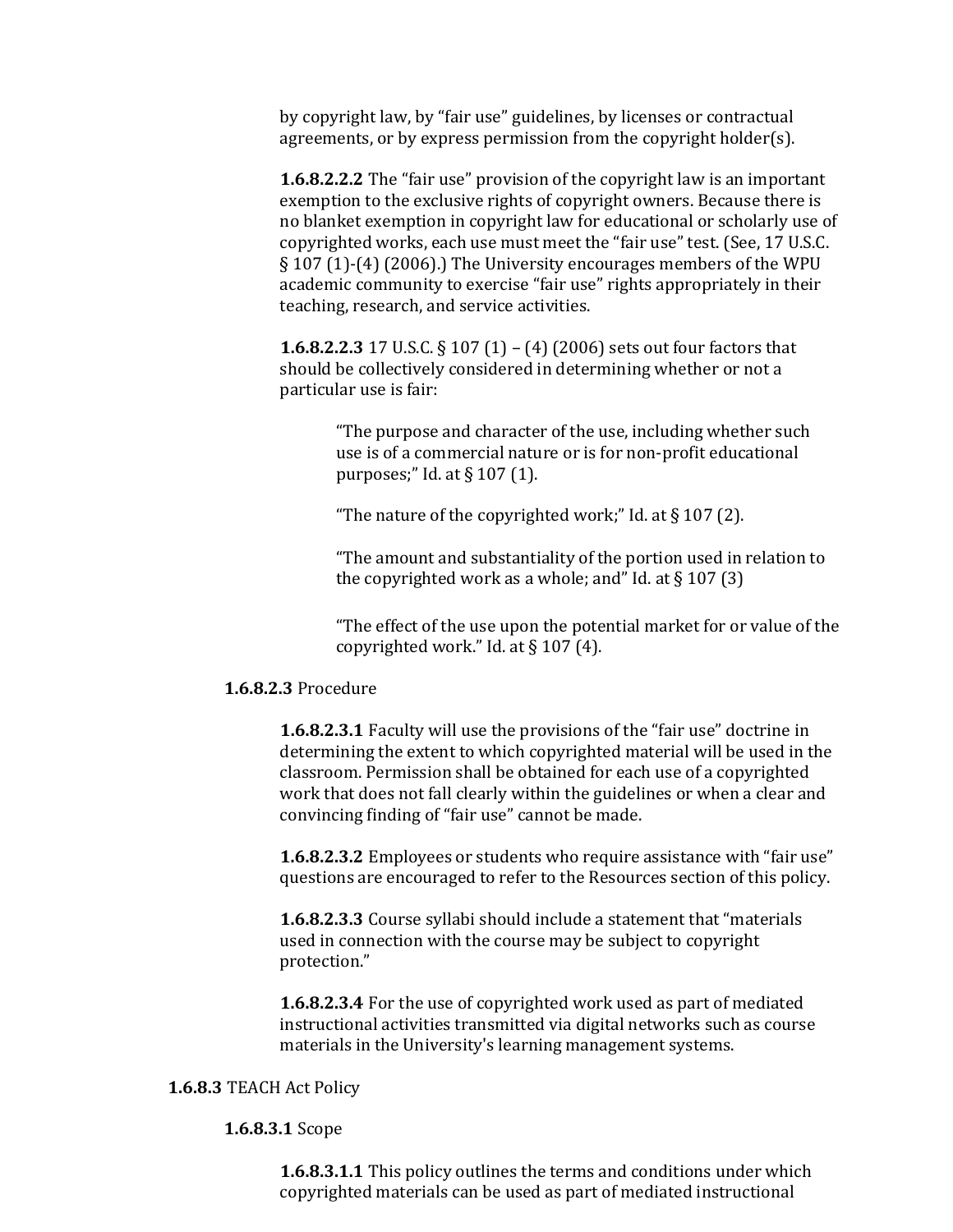activities transmitted via digital networks under exemptions of the Technology, Education, and Copyright Harmonization (TEACH) Act of 2002. (See, 17 U.S.C. § 110(2) (2006) and 17 U.S.C. § 112(f) (2006).)

# **1.6.8.3.2** Policy

**1.6.8.3.2.1** The following works are not infringements of copyright by the TEACH Act (17 U.S.C. §110(2) (2006), provided that certain conditions (listed in 1.6.8.3.2.3 below) are met:

- A performance of a non-dramatic literary work
- A performance of a non-dramatic musical work
- A performance of any other work, including dramatic works and audiovisual works, but only in "reasonable and limited portions" Id.
- A display of any work in an amount comparable to that which is typically displayed in the course of a live classroom session

**1.6.8.3.2.2** The following works are excluded by the TEACH Act (17 U.S.C. § 110(2) (2006):

- Work produced or marketed "primarily for performance or display as part of mediated instructional activities transmitted via digital networks." Id. Examples include course cartridges prepared by publishing companies that require institutions to purchase licenses for student access.
- Work "not lawfully made and acquired" under the U.S. Copyright Act if the instructor or the institution know or reasonably should know materials were not lawfully made or acquired.
- $1-20$   $\mathbb{Z}$  Work originally produced in analog format cannot be digitized except under the following circumstances: See, 17 U.S.C. 112 (f) (2006)
- The amount converted is limited to the amount appropriate for the instructional activities Id. at  $\S112(f)(2)$ ; and
- A digital version of the work is not "available to the institution," (Id. at §112 (f)(2)(A)) or is secured behind technological protection preventing accessibility in the distance-education program (Id. at  $$112(f)(2)(B)]$

**1.6.8.3.2.3** The use of materials permitted under Section 1.6.8.3.2.1 above may be used under the following condition:

• The work or performance used is "at the direction of, or under the actual supervision of an instructor as an integral part of a class session offered as a regular part of the systematic, mediated instructional activities" of the University. 17 U.S.C. §110(2)(A) (2006).

#### **1.6.8.3.3** Procedure

**1.6.8.3.3.1** Faculty will adhere to the requirements of the "TEACH Act" for the use of copyrighted works used as part of mediated instructional